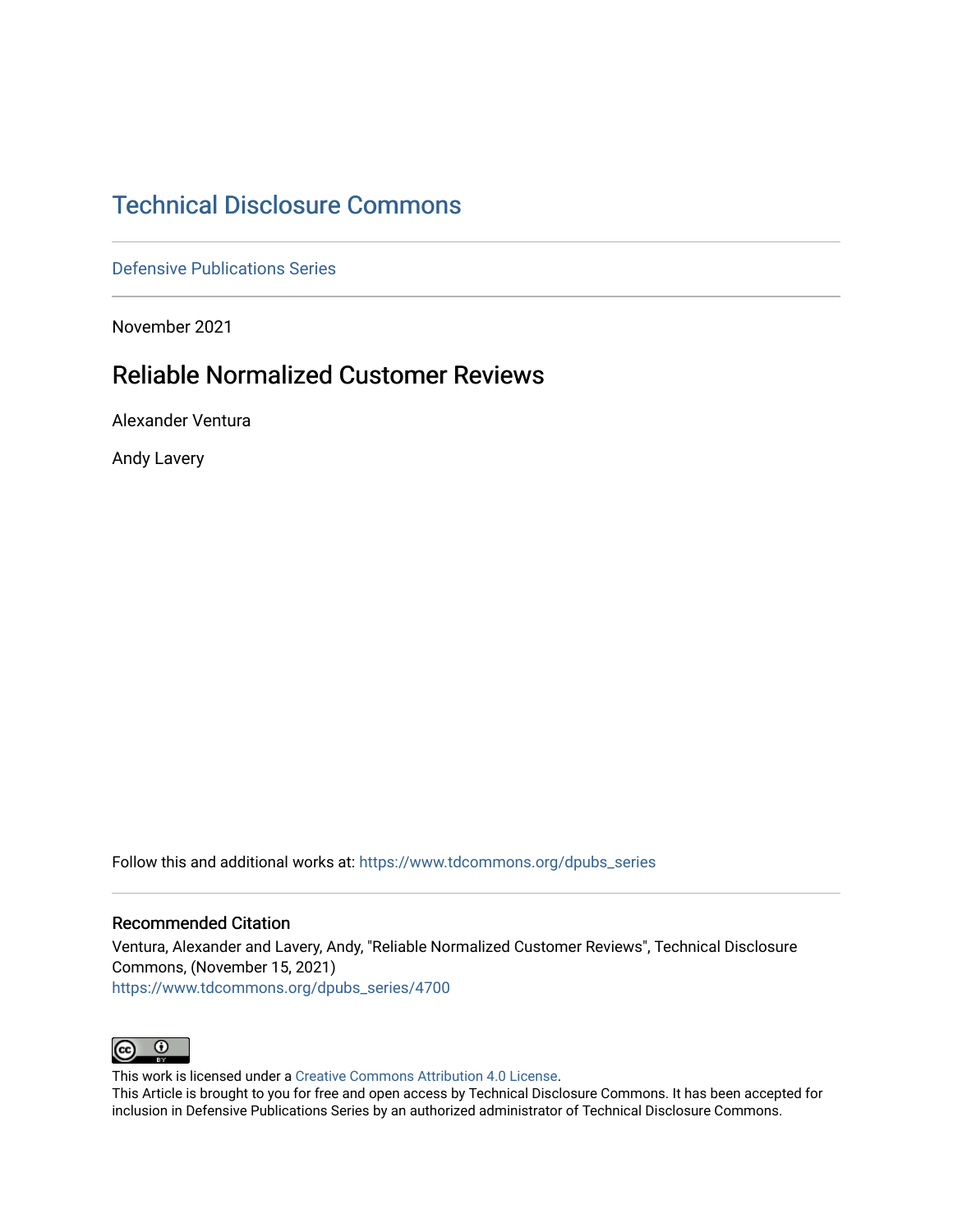## **Reliable Normalized Customer Reviews**

#### ABSTRACT

Online reviews suffer from certain reliability problems such as lack of reviewer objectivity, reviewer bias, lack of domain familiarity on the part of the reviewer, etc. This disclosure describes techniques to improve the reliability of review scores obtained from online review facilities. A set of meta-parameters, referred to as review reliability parameters (RRP), is defined and associated with the underlying numerical rating of a review. RRPs are inputs to a machine learning model that derives a weighted review. The review of a reviewer with good RRPs is weighted more than the review of a reviewer with poor RRPs. RRPs can be based on factors such as the reviewer's domain-specific expertise, history, demographic, meta-reviews, reviewing experience, etc. The techniques enable the creation of reliable, normalized reviews.

#### **KEYWORDS**

- Online reviews
- Review objectivity
- Review bias
- Review reliability
- Meta-review
- Bot detection
- Weighted review
- Star rating scale

## BACKGROUND

Online reviews suffer from certain reliability problems that affect the individual reviews that constitute the final (aggregate) score. Some example factors that can affect an individual review include:

● Lack of domain familiarity: The reviewer has poor familiarity with the pertinent domain and is unable to provide meaningful feedback.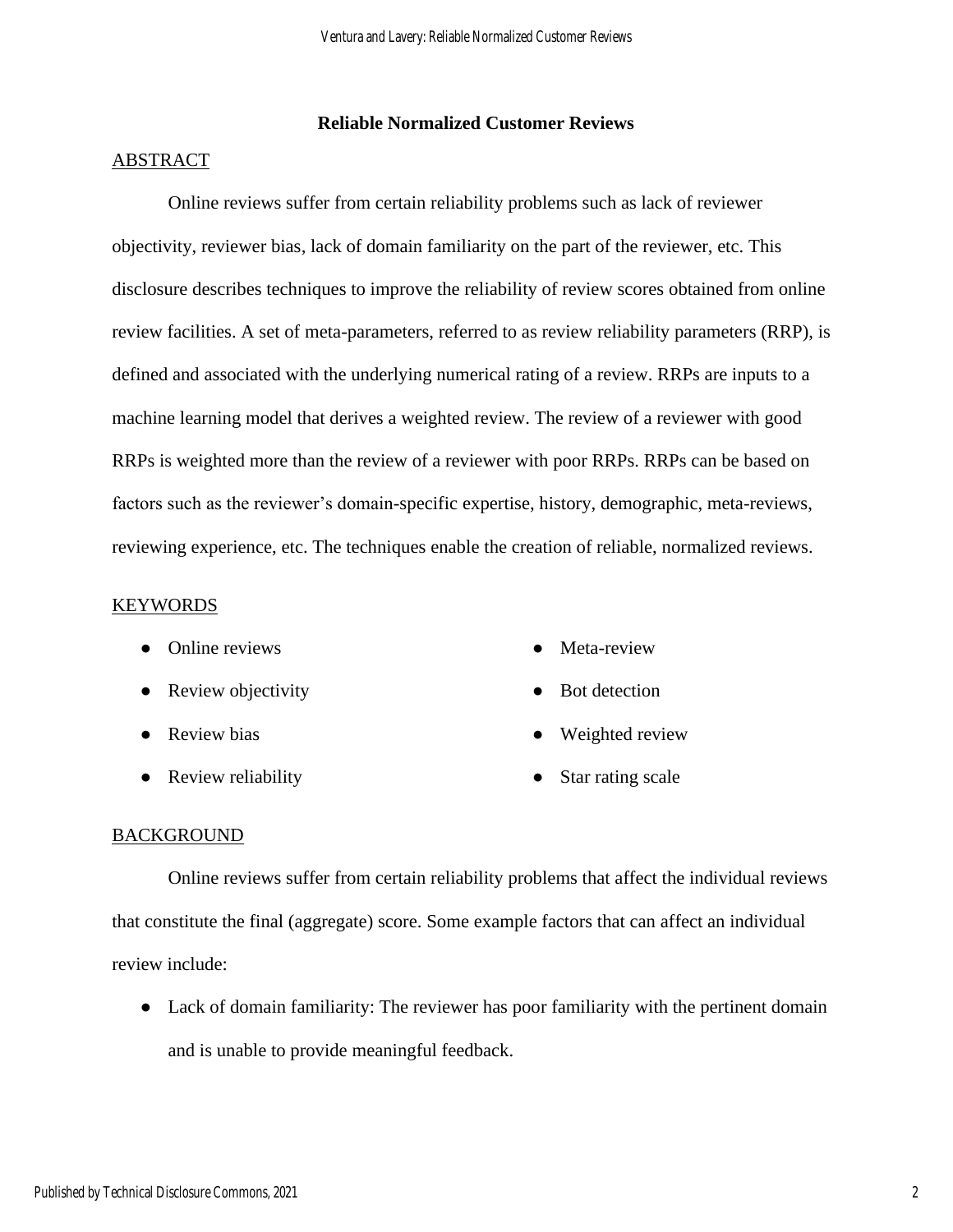- Reviewer is biased: The reviewer might have a business or personal incentive to tarnish or enhance the reputation of the reviewed entity.
- Reviewer lacks objectivity: The reviewer injects subjective emotion into the review and is unable to be nuanced about their feedback. This often manifests as a reviewer who tends to rate at the extremes of a scale (e.g., a reviewer that only gives 1/5, or 5/5 star reviews).

Most review systems utilize an equal-weights approach where all reviews are averaged to compute the final score for the reviewed entity. As explained above, not all reviews provide the same meaningful information; highly meaningful and pertinent feedback may be obscured by a large number of meaningless reviews. This high noise-to-information ratio has led the consumers of online reviews to treat the process with some skepticism. Wide availability of the review process, while democratizing it, can drive online reviews to be treated by prospective customers as low trust and low information density.

Some online review services have created an elite class of reviewers who purportedly provide frequent and high-quality reviews and photos. Such review services also enable users to look either at all reviewers, or just the elite class of reviewers. Yet, even the elite class of reviewers is not free from bias, and there is no attempt to normalize reviews authored by them. Additionally, some businesses may have no reviews from elite reviewers, which doesn't help users trying to assess the business.

Some review services, e.g., for streaming services, use the actual number of services purchased (e.g., shows watched) by customers. If the review service can assess exactly how much time was spent watching a show to gauge interest from the customer, then it is less dependent on star-type ratings, which, as explained above, can be subject to bias, subjectivity,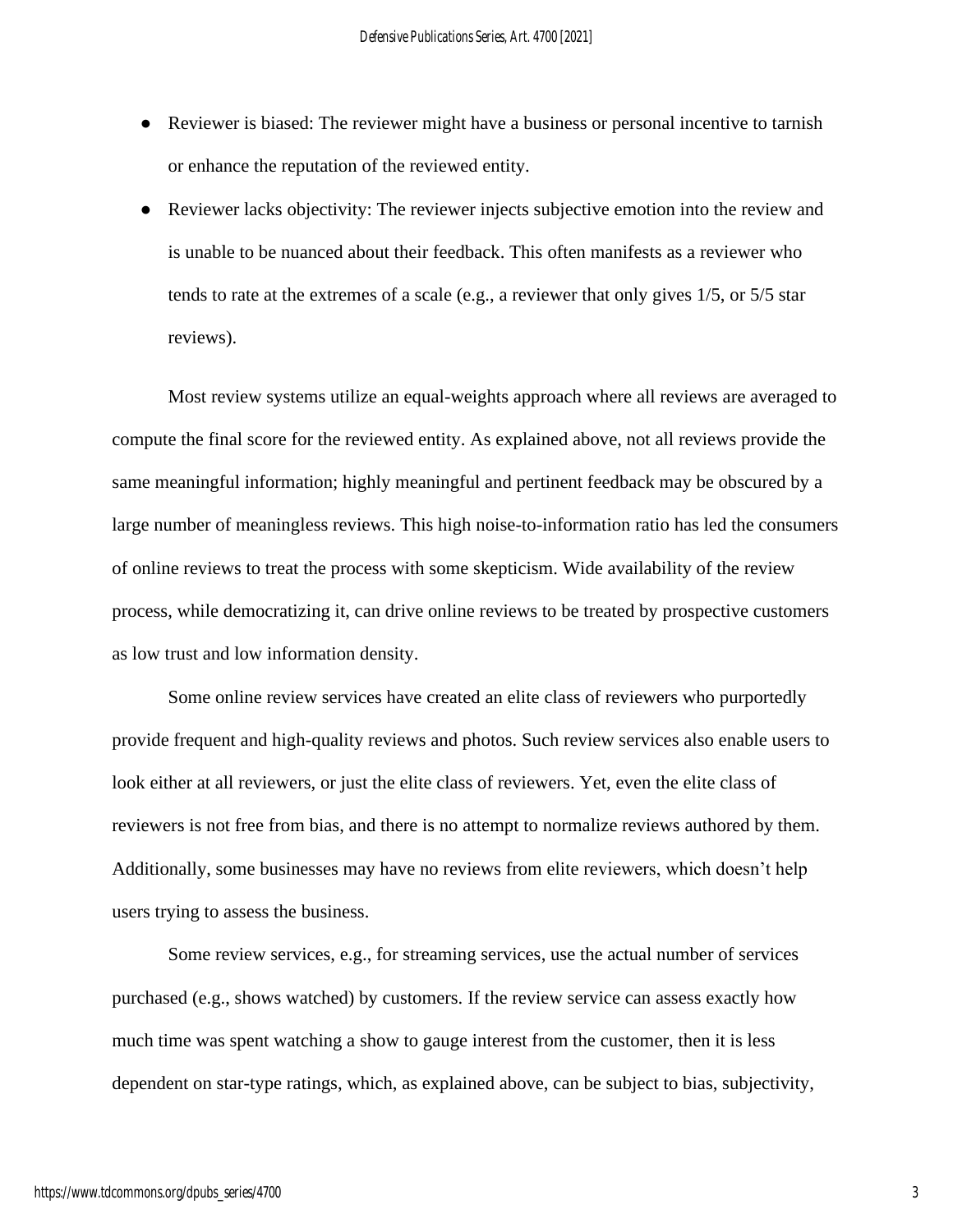domain unfamiliarity, etc. Such a review service will neither receive rogue one-star reviews from disgruntled but misinformed customers, nor will it get rogue five-star reviews from insiders. However, not every business is amenable to the precise measurement of time spent or interest displayed by customers as is possible for a streaming service.

Some review services calculate a meta-review, e.g., enable a review to be upvoted or downvoted, effectively enabling the reviews themselves to be reviewed. However, upvoting or downvoting doesn't change the aggregate score of the product or business. Additionally, the upvote/downvote facility can enable a rogue user to upvote or downvote many reviews to try to bias the votes.



## DESCRIPTION



This disclosure describes techniques to improve the reliability of review scores obtained from online review facilities. Per the techniques, illustrated in Fig. 1, a set of meta-parameters, known as review reliability parameters (RRP, 102a-c) are defined and associated with the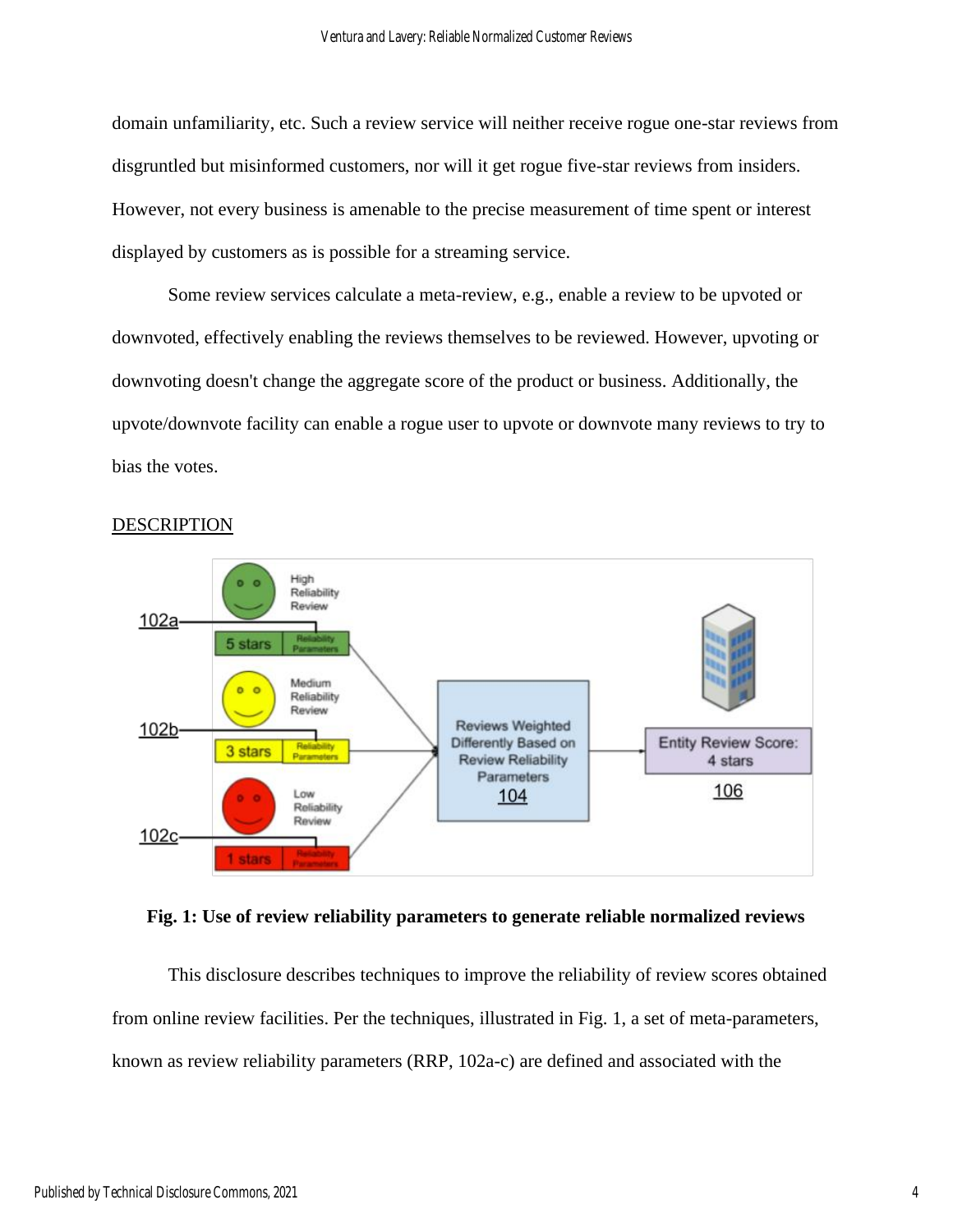underlying numerical rating of a review. RRPs operate as inputs to a machine learning model (or other computational engine, 104) to derive a weighted review (106).

For example, in Fig. 1, the review (number of stars) provided by the green reviewer, who has good reliability parameters, is weighted more than the review of the yellow reviewer, who has relatively poor reliability parameters. The review of the yellow reviewer is in turn weighted more than the review of the red reviewer, whose reliability parameters are poorer than those of the yellow reviewer. In this manner, review reliability parameters assigned to reviewers enable the creation of normalized reviews with higher reliability.

## *Generation of the RRPs*

The described RRP framework can be applied to any domain of any business (e.g., restaurants, hotels, vineyards, theme parks, etc.). RRPs can be based on several factors such as:

- Domain-specific expertise: For example, a wine reviewer who has experienced higher quality brands can have their review weighted more heavily than a new wine drinker. However, the same individual, who is a seasoned wine drinker, may not have much expertise in assessing hotels. Therefore, hotel reviews left by that individual are given relatively less weight. In this manner, a given individual can be associated with a vector of weights, one weight for each domain.
- Reviewer history: A reviewer with a lengthier history of published reviews can be weighted more heavily than a less experienced reviewer.
- Demographic parameters: Population-segmentation parameters, e.g., age, gender, income, etc., can be used as factors that contribute to an RRP as appropriate.
- Reviewer chain: Sometimes a set of fake reviewers will act in a coordinated fashion to contribute biased (positive or negative) reviews to a group of products. Reviewers found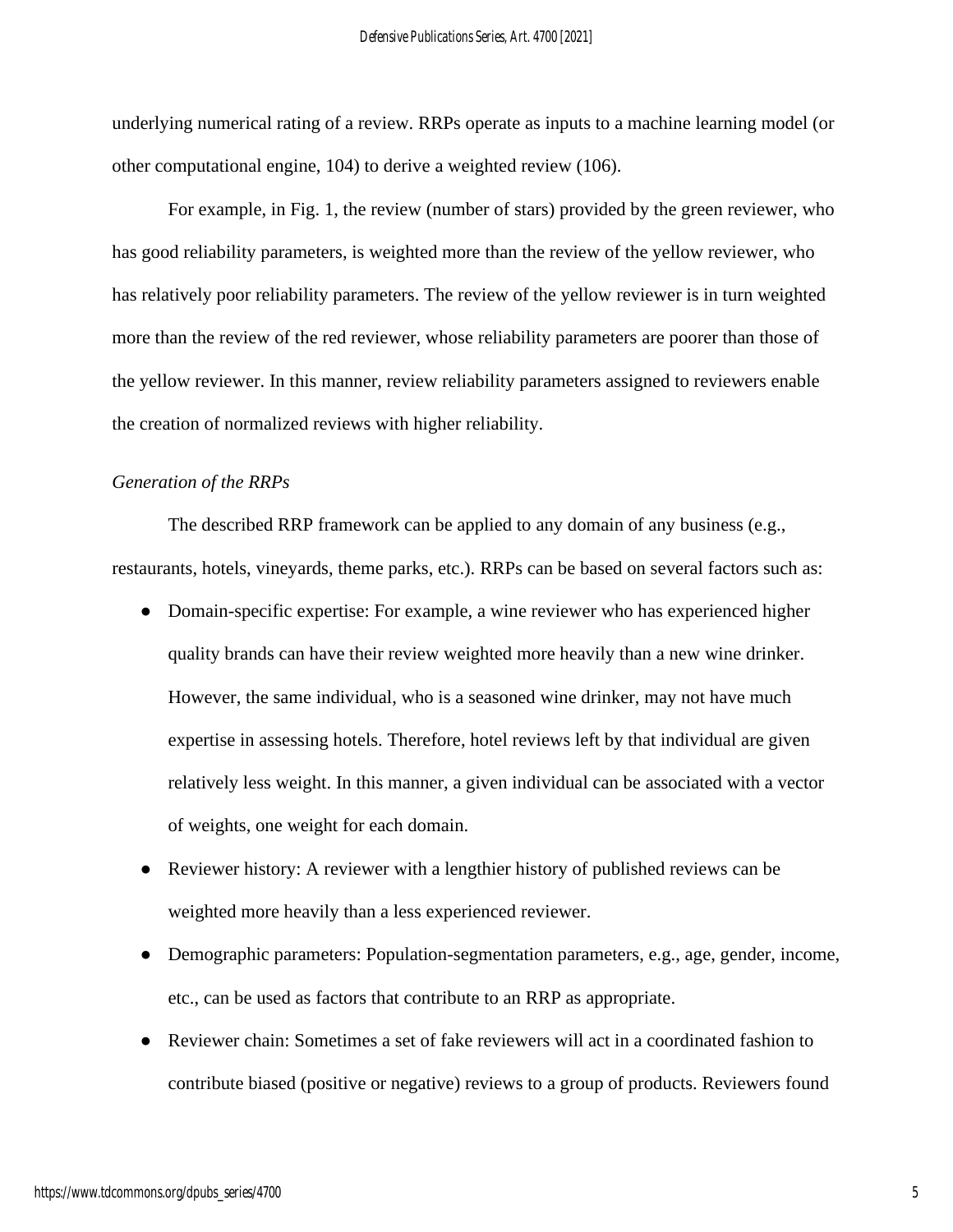to belong to such a reviewer chain can be ignored, e.g., given very low or zero weightage.

Such reviewer chains can be detected by analyzing reviewers to see if they are all

contributing to the same reviews to increase (or decrease) the score artificially.

Meta-reviews: Upvotes or downvotes of a given review can be used to calculate a weighted aggregate score of the product or business. This can also tie in with reviewerchain analysis to detect fraudulent upvotes/downvotes.

# *Grouping of RRPs*



**Fig. 2: Domain-specific and general RRPs**

RRPs can be grouped into different categories, e.g., domain-specific RRPs, general RRPs, etc. Domain-specific RRPs are any product or business-specific parameters believed to be pertinent to the overall reliability of a review for a specific domain. These parameters can be derived from user-specific metrics not typically shared by separate product lines or businesses. An airline-specific RRP might be the number of miles a reviewer travels in a year, whereas a game-specific RRP might be the number of games a reviewer has purchased. Domain-specific RRPs are metrics that measure the competence of a user to leave a meaningful review for a given service. General RRPs are parameters applicable across domains and RRP implementations, e.g.,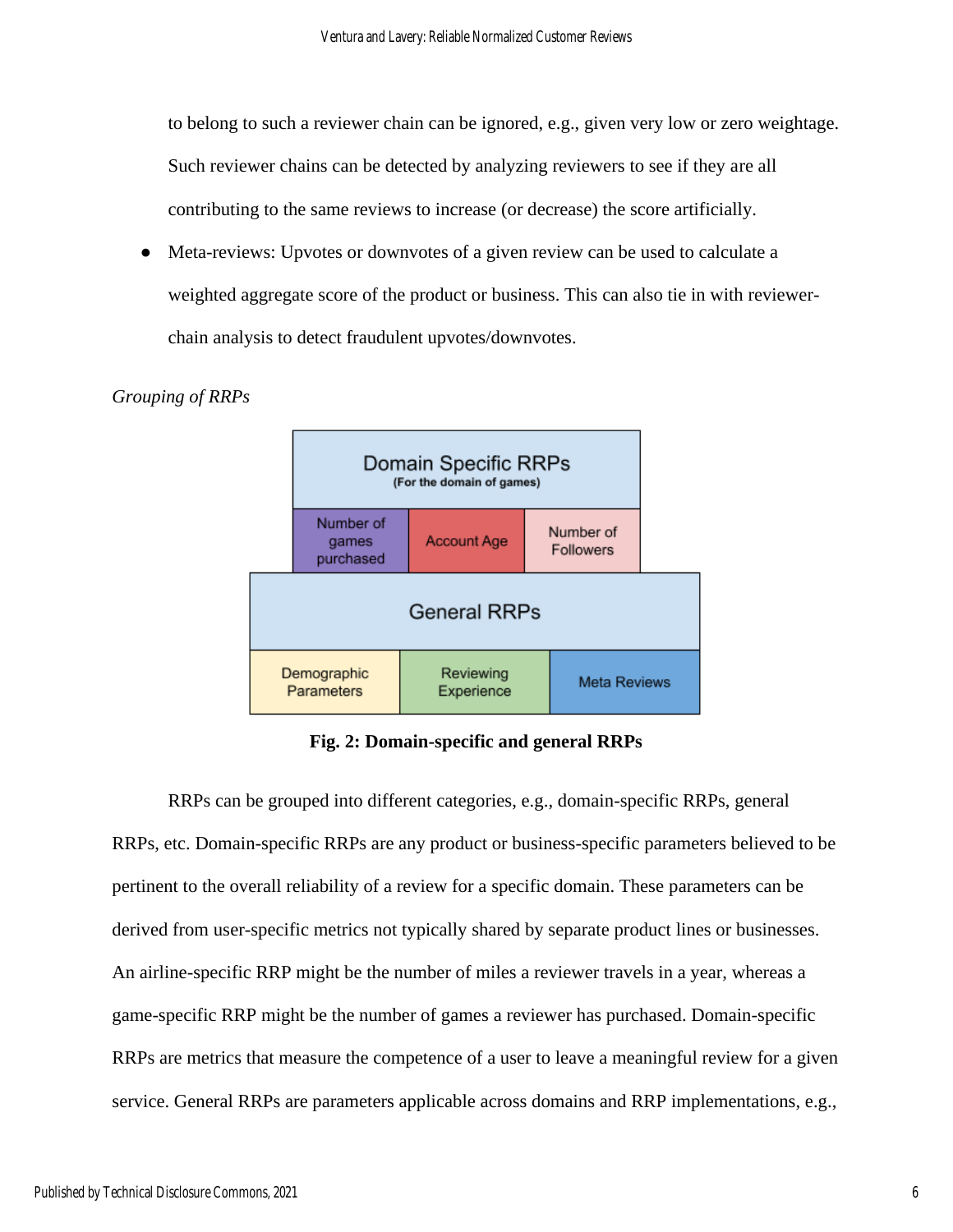the demographic (age, gender, etc.) of the user, etc. As illustrated in Fig. 2, the overall RRP comprises domain-specific RRPs layered on top of a base of general RRPs.

# Examples of general RRPs

- Demographic parameters: standard demographic parameters, e.g., age, gender, education, etc. Such parameters can be filtered or tuned to provide a better weight for the review; for example, education can represent technical qualification, such that a licensed electrician writing a review for an electrician's tool is given a greater weight than a non-electrician.
- Reviewing experience: Even if a reviewer is new to a particular platform, there is some likelihood that the individual has left reviews on other platforms. This collective review history across all review platforms that the reviewer has interacted with provides an aggregate history that parametrizes the reviewer regardless of the current platform.
- Meta-reviews: Upvoting/downvoting of reviews, if enabled by the review platform, can influence the weight given to a reviewer.

## Examples of domain-specific RRPs, where the domain is games

- The number of games purchased, which is a proxy for the experience that the reviewer has on the platform.
- Account age, which prevents bots from leaving biased or heavily weighted reviews. (botuser accounts tend to be new; real humans tend to have lengthy and rich histories.)
- The number of followers, which is a proxy for overall taste-making influence.

# Examples of domain-specific RRPs, where the domain is restaurants

• The number of restaurants a reviewer has visited.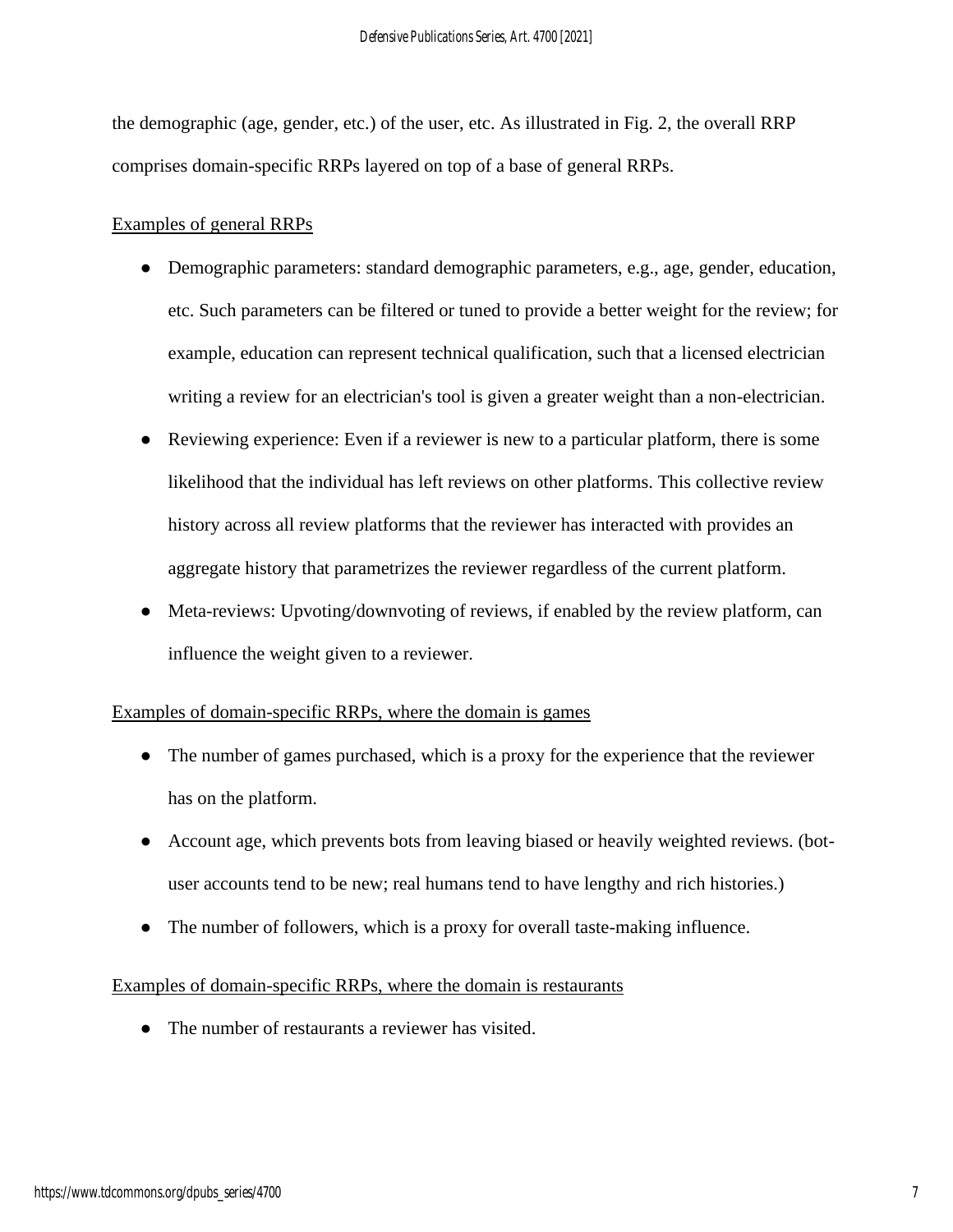- The publications (or platforms) where a reviewer has published, e.g., food critic versus regular customer.
- The number of restaurant reviews published by the reviewer.



*Building review profiles for users*

**Fig. 3: Building review profiles for users**

Fig. 3 illustrates building review profiles for users, using games as an example domain. Fig. 3(a) illustrates a user whose general RRPs reveal multiple reviews on two platforms (platform A and platform B), with a reputable demographic profile. Further, the reviewer's account age is not too young, and the reviewer has ample experience, having purchased two hundred games and having multiple (six) reviews that have been found to be helpful. Such a user is marked as a high-trust user, and their reviews are weighted more heavily relative to reviews from other users.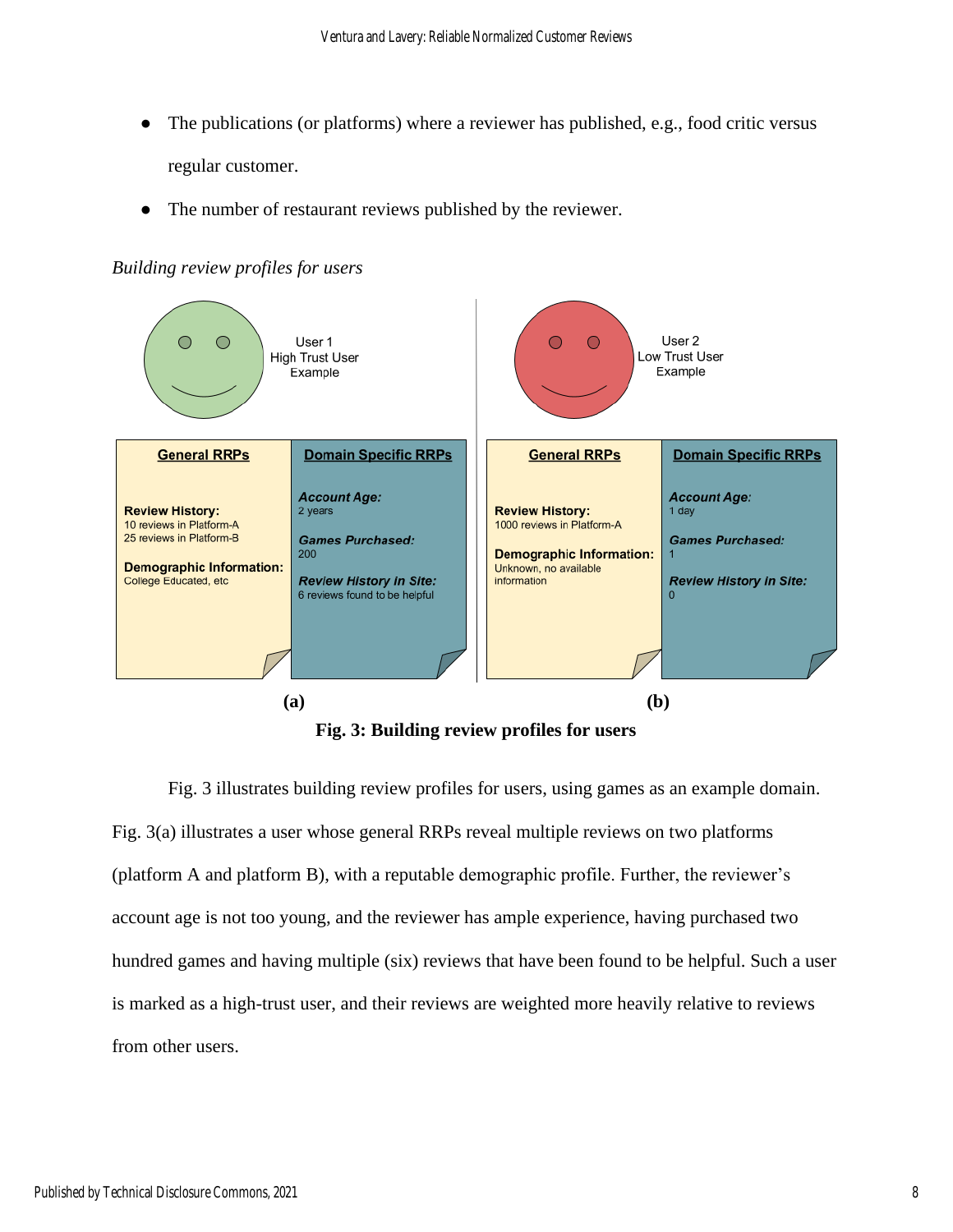On the other hand, the user of Fig. 3(b) has an unfeasibly large number of reviews (one thousand) in an account that is a mere day old. None of the very large number of reviews have been found helpful. The user has purchased just one game and belongs to an unknown demographic. Indications are that the user is a bot; at any rate, a low-trust user. Accordingly, the reviews of such a user are weighted less heavily relative to reviews from other users.

The machine learning model adjusts the review weights based on the RRPs of each user. The final aggregated score for the business or product (a game in the case of Fig. 3) reflects reviews from high-trust users having a greater weight as compared to low-trust users.

In this manner, the disclosed techniques address weaknesses of current review methodologies by generating weights that favor reviews from users with a high degree of reviewing competence. The techniques also achieve greater review objectivity through the usage of RRPs. The techniques are applicable wherever users provide reviews, e.g., in application stores, in maps, in business/product (restaurant, etc.) review platforms, in user-experience feedback forms, in e-commerce websites or apps, etc. Further, the disclosed techniques enable users to filter point-based (or star-based) ratings, e.g., by enabling queries such as "show reviews by experienced wine tasters," "show reviews by reviewers who match my age (or gender or other demographic)," "weight reviews based on calculated reliability from review count, review lengths, etc."

Further to the descriptions above, a user may be provided with controls allowing the user to make an election as to both if and when systems, programs, or features described herein may enable the collection of user information (e.g., information about a user's reviews, demographics, social network, social actions or activities, profession, a user's preferences, or a user's current location), and if the user is sent content or communications from a server. In

9